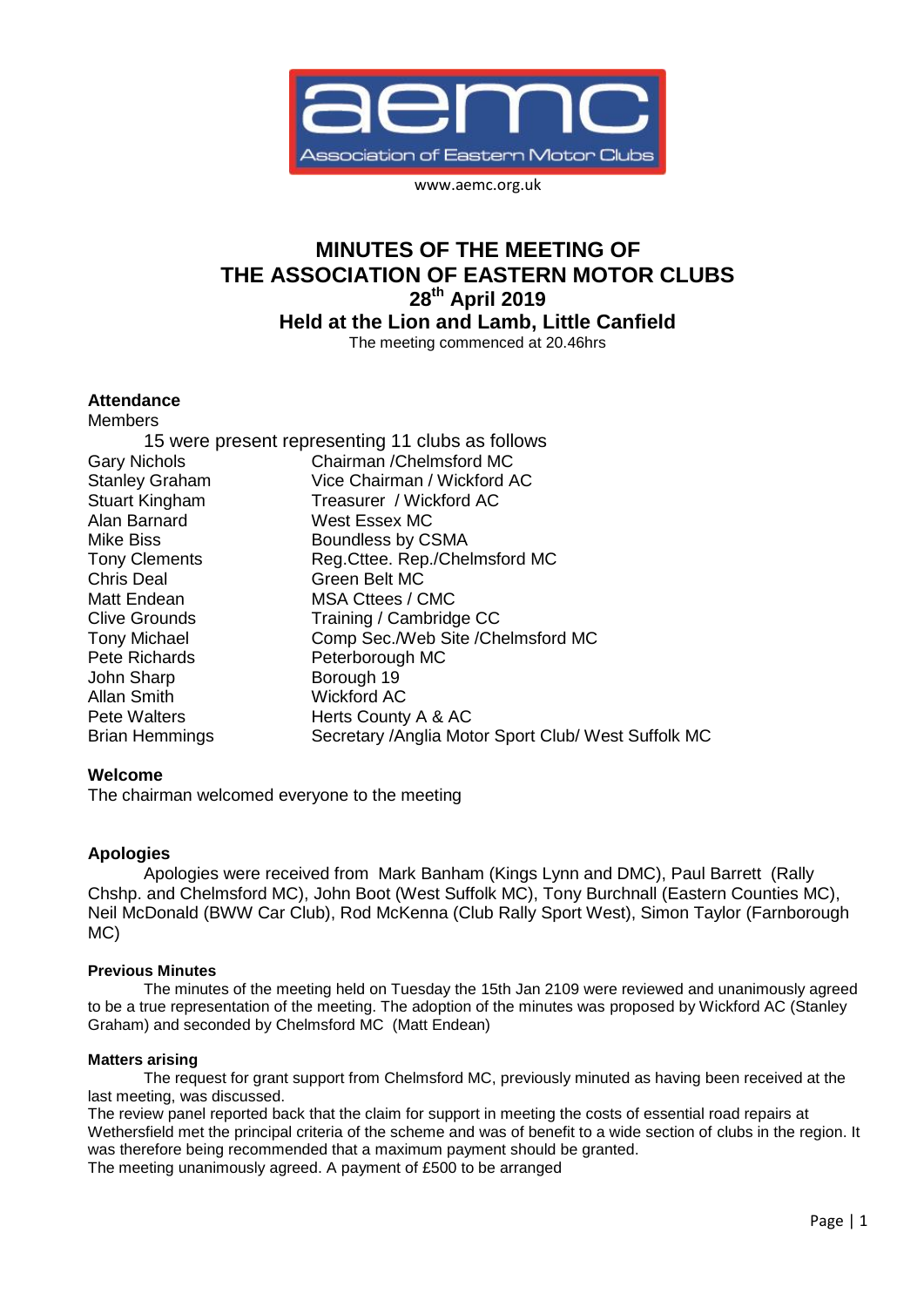# **Chairman's Report**

The chairman indicated that he didn't have any additional topics to raise beyond the report to the AGM other than to comment that there is a potential change to the way that motor sport in the region will be represented with the governing body.

After general discussion it was unanimously agreed that the relationship between clubs (and therefore club members) and Motorsport UK is extremely important and therefore it was considered critical that clubs have clarity on proposals.

This was based on a view that the region generally needs to contribute to creating a process and governance model that will successfully support the evolution of motor sport within the clubs and the region. Failure to achieve this it was thought could result in clubs seeking alternative ways of operating.

## **Treasurers Report**

The treasurer reported that the account currently stands at £9350. (Note this is prior to the agreed grant payment).

The rally marshals training day expenses have been paid from the account whereas recovery through grant support is still in progress. This accounts for the reduction in the account since the last report.

Clubs that have not yet renewed membership for 2019 are urged to do so as soon as possible. Reminders are being issued.

There have been no notifications from clubs indicating that they do not wish to renew.

# **Secretary's Report**

## Membership

Applications for membership have been received from Eastwood and District Motor Club and Lotus Motor Club. Following consideration by the meeting it was unanimously agreed that both applications should be accepted. Both clubs to be notified accordingly.

## **Correspondence**

Copies of Motorsport UK messages and minutes and notices from other associations have been received.

Specifically invitations to enter teams in the inter association Car trial (23 $^{rd}$  June) and Autosolo (8<sup>th</sup> June) have been received. These have been circulated to member clubs to determine interest in entering teams.

# **Reports**

# **Stage Rally Championship**

No specific report had been received for the meeting. Update reports have been circulated following each round providing information Indications are that the championship is progressing successfully.

#### **Sprint Championship**

The championship has commenced with 2 rounds having been completed to date. There are 27 registered competitors at this time. It is planned that after the  $3^{rd}$  or  $4^{th}$  event a further circular will be sent out promoting the championship.

In response to a query it was stated that entry numbers at events are generally holding to similar levels to 2018 although it was too early to determine whether the change to the regulations is succeeding in attracting additional competitors

# **Regional Committee**

At the Feb. meeting the Chief Executive Hugh Chambers introduced himself and provided information on his background in motor sport and sport management in other areas. He outlined the current initiatives and imperatives for the organisation in moving forward. These include

Evolving from being a traditional organisation which has been very good at regulating the sport to one which can also market and grow the sport. Rebranding and governance changes which will bring the sport in line with Sport UK quide lines are part of the process.

Understanding why licence numbers which currently form the main part of income have declined (particularly in some disciplines like karting) and use this information to create a model which meets current and future needs